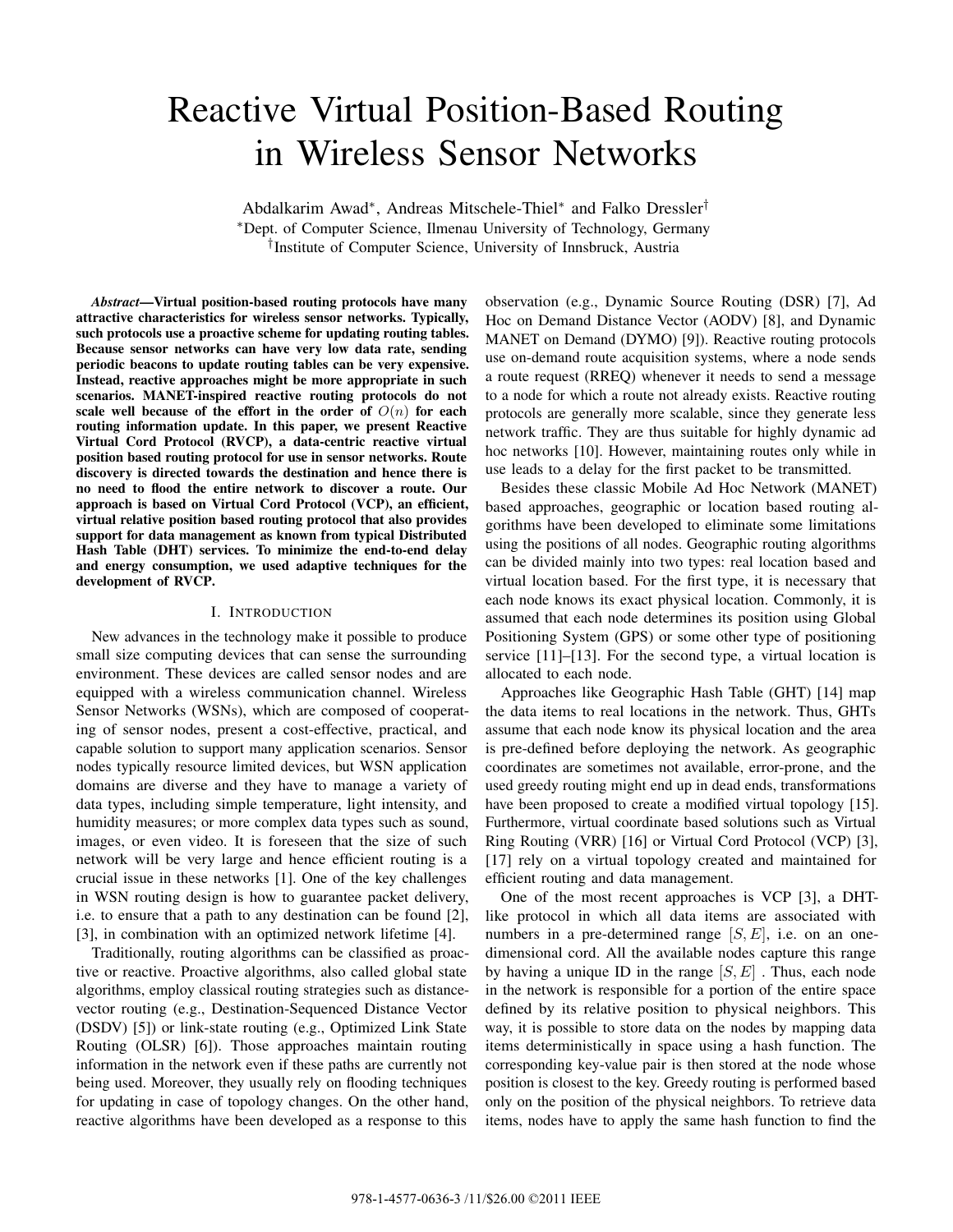

Fig. 1. Join process: message exchange during the join process

key value. They then can route the request to the node whose position is closest to the key. Yet, still this protocol is proactive, thus, consuming a non-negligible amount of energy for topology maintenance, and reducing the network lifetime [4].

We investigated the performance of VCP assuming each node sends a periodic hello message to update network topology. In order to increase the network lifetime, we developed the Reactive Virtual Cord Protocol (RVCP), an extended version of VCP to support reactive node joins and updates of routing tables. In this paper, we describe the findings of our performance evaluation and present the reactive routing scheme. In detailed evaluations, we compared the new RVCP protocol to the standard VCP as well as to typical MANET routing.

#### II. REACTIVE JOIN PROCESS

In this section, we describe the join process in our new Reactive Virtual Cord Protocol (RVCP). As stated previously, RVCP is a DHT-like protocol. All data items are associated with numbers in a pre-determined range  $[S, E]$  and the available nodes capture this range. Thus, each node captures a part of the entire range.

When a node joins the RVCP network, it must set three important variables: its position, predecessor, and successor in the virtual cord. Each node determines these values based on the positions of its single-hop neighbors. One hello messages from the neighboring nodes is sufficient to set these parameters. At network startup, one node must be pre-programmed as initial node, i.e. it gets the position  $S$ . The joining node has to discover the network structure, i.e. all neighboring nodes and their position in the cord. As shown in Figure 1, the joining node sends a request message (hello-req) in RVCP. This is answered by the nodes that already joined the network by sending hello messages. All these messages are broadcasted to all neighbors. To avoid collisions that can occur during the hello exchange, each node should wait a random time (backoff) before starting to send the hello message. In such a self-organizing system, it may happen that more than one node in the same physical region tries to join at the same time. Therefore, we used position request messages (pos-req) and the respective acknowledgments (pos-ack), which guarantee that each node will get a unique position in the cord.

Based on the received hello messages, the joining node gets information about its physical neighbors and their adjacent nodes. If the node sending the hello is not yet in the physical neighbors table, it will be added. Otherwise, the entry is updated



Fig. 2. Join operation in VCP and RVCP

accordingly. Of course, the hello message updates also the successor and predecessor information. If the node has not yet joined the network, it internally starts the join process based on the received information – a join delay  $T_{ps}$  must have elapsed before re-asking for a relative position.

The cord setup follows the same rules used in the standard VCP protocol [3]: If a node can communicate with an end node, i.e. a node that has either position  $S$  or  $E$ , the new node takes over this end value as its virtual cord position. The old node gets a new position between the end value and its successor or predecessor, depending on the its old position. The new node becomes predecessor of the old node if it received position S. Otherwise it becomes its successor.

If a node can communicate with two adjacent nodes in the cord, the new node gets a position between the values of the two adjacent nodes. Additionally, the new node becomes successor of the old node with the lower position value and predecessor to the node that has the higher position value.

Finally, if the new node can communicate with only one node in the network, which is neither at  $S$  nor  $E$ , then the new node asks that node to create a virtual position. This virtual node gets a position between the position of the real node and its successor or predecessor. The new joining node can now get a position in between the real and the virtual position of the node in the cord. Notice that the node has to wait some time before asking for a virtual node. This timeout is used to encourage the node to find multiple neighbors, i.e. to get a proper position in the cord without the need to setup a virtual position. In previous experiments, we discovered that fewer virtual nodes lead to better routing paths [17].

Figure 2 shows the joining process for a six node network. The outer circle indicates the communication range of the newly joining node. In the first five steps, nodes are placed in the cord according to the simple rule to create new addresses either at an end or in the middle of the cord. In the sixth step, a virtual node is created to join node 0.52.

## III. REACTIVE ROUTING TABLE UPDATE

In RVCP, packets are marked with their destinations' locations. As a result, a forwarding node can make a local choice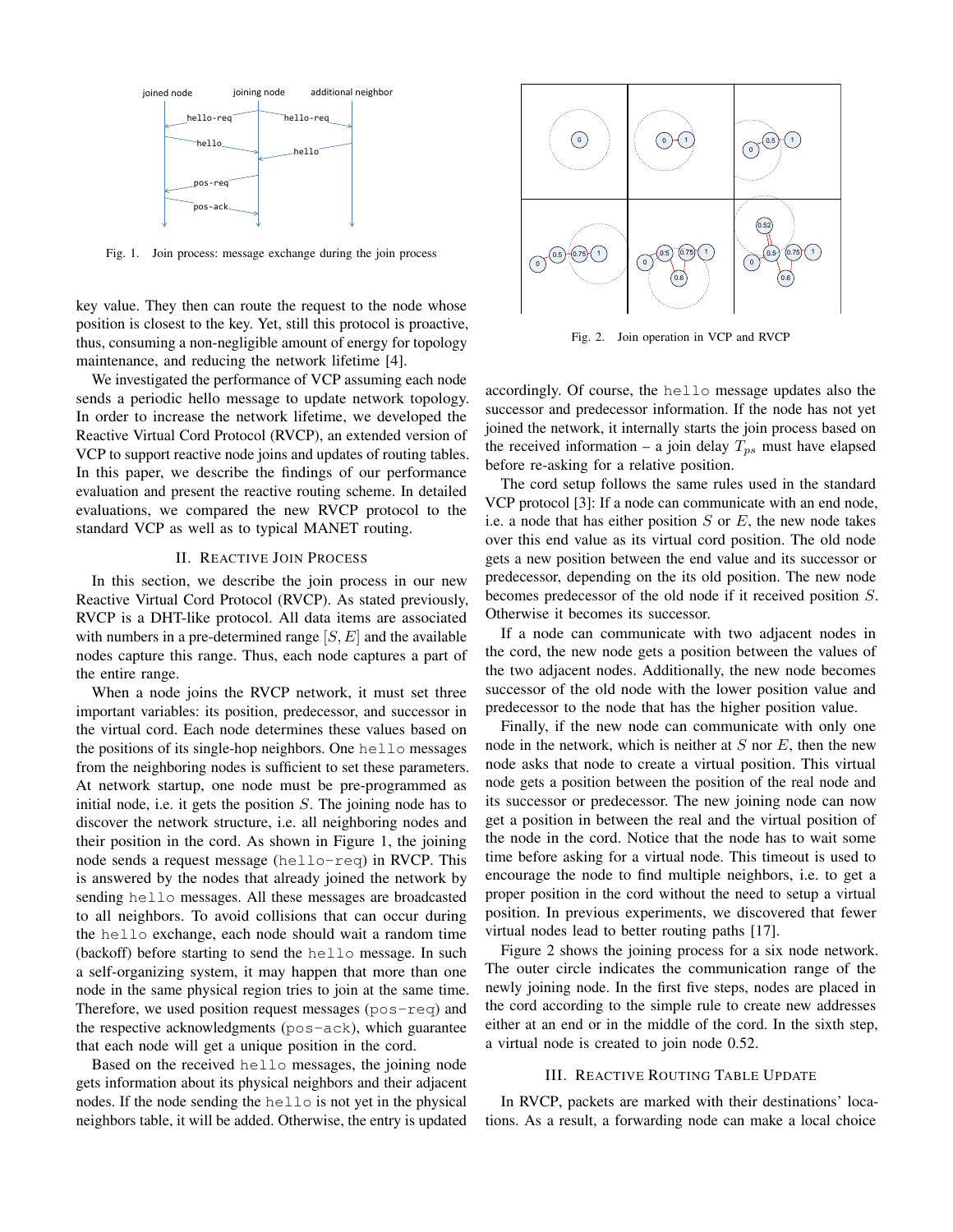when greedily choosing a packet's next hop: the neighbor with an ID closest to the packet's destination. This procedure is repeated until the destination is reached. Thus, for routing in RVCP, each node must know its physical neighbors, extracted from the neighbors' hello messages.

The routing tables are maintained as follows: When a node receives a data packet, it verifies the corresponding routing table entries. If the routing table is older than  $RTE$ , it is considered stale. RVCP depends on timeouts and not on linklayer notifications or probing which makes it independent of the implementation of the lower layers. If routing information is stale, the node starts a new hello exchange. The node sends a hello-req and waits for a short time  $Hd$ , before sending further data packets. This make it possible for the node to receive a maximum number of its neighbors' hello messages.  $Hd$  is adaptively adjusted depending on the network conditions. We measure it as the minimum time that elapsed between sending a hello-req and receiving a hello message over the last  $n \times RTE$  seconds. That way we decrease the endto-end delay, because if the network is free, Hd has a lower value. Furthermore, less hello messages will be sent when we have adaptive  $Hd$ .

If the node did not receive new routing information after sending the hello-req, then it stores the data packet temporally until routing information becomes available. Each node cal locally determine whether it is responsible for some data item, relying on the successor and predecessor information. A stabilization function runs every  $T_{stab}$  that detects existing packets that should be further forwarded. Algorithm 1 depicts the routing process. If the routing information are valid, a greedy algorithm is employed to send packets to the physical neighbor that has a cord position closest to the destination until no more progress is possible and the value lies between the positions of the predecessor and successor.

RVCP inherently relies on a previously established cord and, thus, provides guaranteed delivery. In addition, RVCP supports shortcuts whenever a physical neighbor with a virtual number is available that is closer to the destination. In Section IV, we show that the used routes are close to the shortest path.

| <b>Algorithm 1</b> Reactive Greedy Forwarding Algorithm                      |
|------------------------------------------------------------------------------|
| <b>Require:</b> Received data packet D for destination position $D_n$ ,      |
| locally maintained data set $[P_{min}, P_{max}]$                             |
| 1: if $P_{min} \le D_p \le P_{max}$ then                                     |
| StoreData $(D_p)$<br>2:                                                      |
| 3: else if $Hd \leq \Delta T \leq RTE$ then                                  |
| if $\exists N_i \in N :  \text{Position}(N_i) - D_p  <  P - D_p $ then<br>4: |
| Send $(N_i, D)$<br>5:                                                        |
| 6: else                                                                      |
| StoreData $(D_p)$<br>7:                                                      |
| end if<br>8:                                                                 |
| 9: else if $\Delta T > RTE$ then                                             |
| $Send(hello-req)$<br>10:                                                     |
| 11: <b>end if</b>                                                            |
|                                                                              |



Fig. 3. An example for a inserting / retrieving data using the virtual cord and greedy routing exploiting local neighborhood information

Theorem 1. *Given a static network, VCP's greedy forwarding based on local information guarantees packet delivery to the correct destination.*

*Proof:* Assume a packet, marked by its originator with key  $K$ , gets stuck at a node that is not closest to  $K$ , say  $N$ , and there exists another node  $N'$  that is closest to  $K$ . Recall that in VCP each node can communicate at least with its predecessor and successor and the value of the successor is larger than  $N$  and the value of the predecessor is smaller than N. Therefore either the successor or the predecessor is closer to N' than N (if not, then  $N = N'$ ). Hence the packet can be greedily forwarded either to the successor or the predecessor until it reaches a node for which neither the successor nor the predecessor is closer to  $K$  than the node itself.

Consider the example shown in Figure 3. If node 0.25 produces a data item, it first prepares the corresponding hash value – we assume a hash value of 0.781. Node 0.25 will forward the message towards the destination node, i.e. greedily to the physical neighbor closest to the identified hash value. In our case, this is node 0.5. Afterwards, the message will be forwarded to node 0.75, and then to node 0.78 as illustrated in Figure 3. Node 0.78 will finally store the data and will not forward it any further because there is no more possible progress and the value lies between the positions of the predecessor and the successor.

It is important here to say that the update of routing tables occurs only at the nodes on the routing path and not in the entire network. The great advantage of greedy forwarding is its reliance on only knowledge of the forwarding node's immediate neighbors. The amount of state information that needs to be tracked is negligible and dependent on the node density but not on the total number of nodes in the network.

The scalability can by analyzed as follows: The most obvious measure of scalability of a routing protocol is the overhead associated with the maintenance of routing tables. In a sensor network, two measures are important: the size of the routing table and the communication overhead required to keep it up to date. The size is not only refers to the memory size required to store the routing table, but also to how many entries of the table need to be adjusted when nodes join or leave. The communication overhead indicates how much communication is required to update each entry. In RVCP, the routing table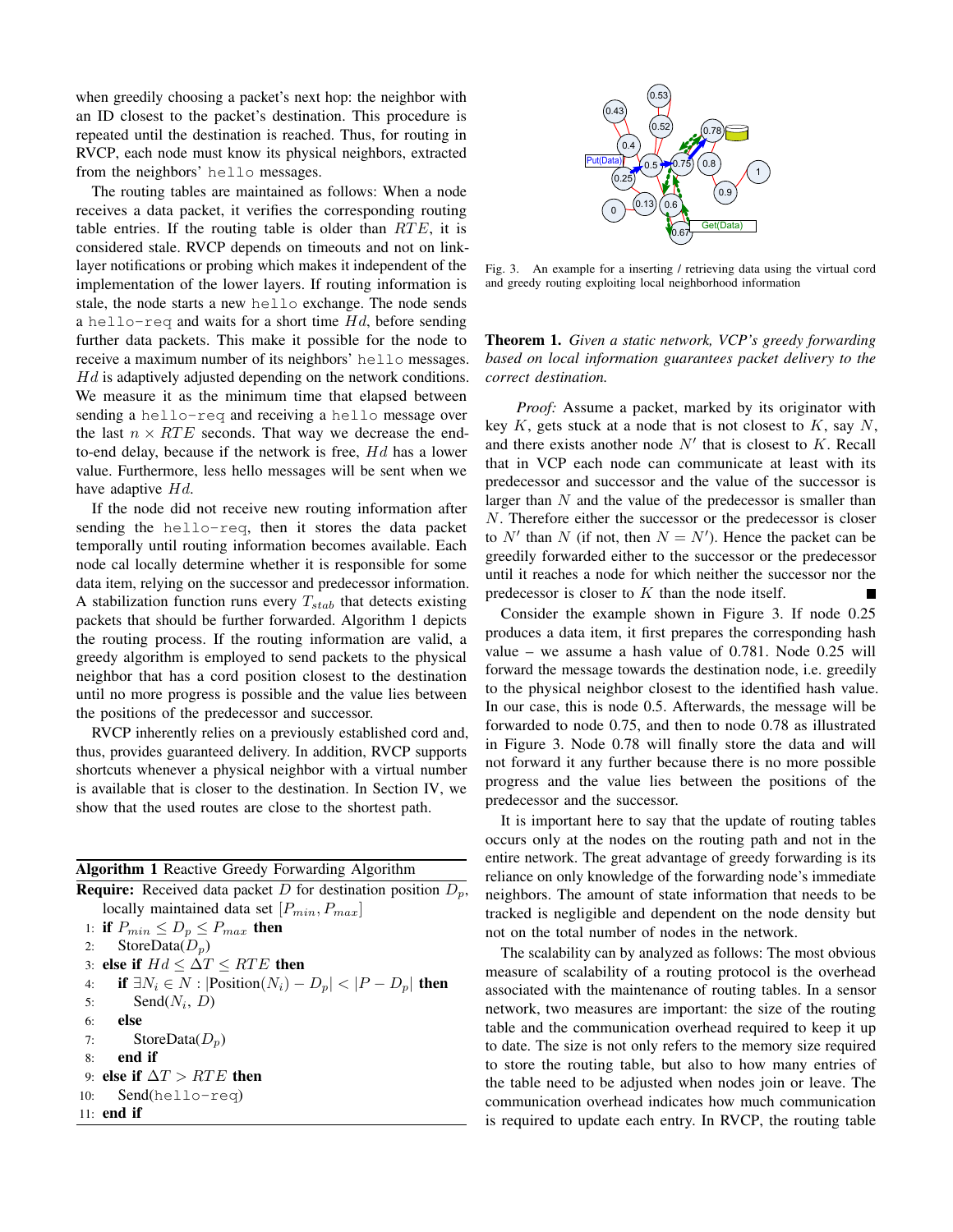of each node contains only its radio neighbors, hence the size is  $O(m)$  where m is the node degree and  $m \ll n$ , n being the total number of nodes in the network. Since one hello message is sufficient to update each entry in the routing table, the communication overhead to update each entry is again  $O(m)$ . Thus, RVCP has excellent scalability characteristics.

## IV. PERFORMANCE EVALUATION

In this section, we evaluate RVCP for different network conditions and compare it to other protocols. We performed several experiments using OMNeT++, which is an open source discrete event simulator free for academic use. It is component-based C++ simulation environment, it is gaining wide acceptance in the scientific community for building and simulating communication systems. We executed a large set of experiments to explore the impact of various parameter settings, including the network size and the offered traffic load.

#### *A. Analytical comparison with a standard reactive protocol*

First, we analytically compare the routing cost of RVCP to the *de-facto* standard in reactive routing, DYMO [9]. Routes in DYMO are discovered on-demand when a node needs to send a packet to a destination currently not in its routing table. A Route Request (RREQ) message is flooded through the network using broadcast messages. If the packet reaches its destination (or a node that cached corresponding path), a Route Reply (RREP) message is sent back containing the requested path information. Each node maintains a local sequence number, which is incremented each time the node sends a RREQ. This allows other nodes to determine the order of discovery messages to avoid stale routing information, to detect duplicate messages, and to ensure loop free routing.

RVCP requires an initialization phase in which each node gets is virtual relative position. For a network of size  $n$ , the initialization phase requires  $O(n)$  messages. Afterwards, update messages are needed in case the routing information is stale. This requires  $O(\sqrt{n})$  and hence the cost  $C_{\text{RVCP}}$  for sending D items that require update of routing information is:

$$
C_{\text{RVCP}} = n + D \times \sqrt{n} \tag{1}
$$

On the other side, DYMO requires no initialization phase, but for each routing update it requires  $O(n)$  messages and therefore the cost  $C_{\text{DYMO}}$  for sending D items that require update of routing information is:

$$
C_{\text{DYMO}} = 0 + D \times n \tag{2}
$$

From this comparison we conclude that standard protocols like DYMO are only efficient for a very low number of messages. If, however, the number of forwarded data items is large, RVCP is clearly outperforming such protocols.

#### *B. Simulation environment*

We implemented a simulation model of the RVCP in the OMNeT++ simulation toolkit. We also used the INET framework that provides detailed simulation models of typical network protocols. In our simulation, we used RVCP on

TABLE I SUMMARY OF SIMULATION SCENARIOS

| <b>Input Parameter</b>                                                                                                                                                  | Value                                                                                                                                                                                                                                       |
|-------------------------------------------------------------------------------------------------------------------------------------------------------------------------|---------------------------------------------------------------------------------------------------------------------------------------------------------------------------------------------------------------------------------------------|
| Number of Nodes<br>Playground size<br>Node placement<br>Data rate<br>Initialization time<br>Start of data transmission<br>End of data transmissions<br>Destination node | 100-400<br>$200 \,\mathrm{m} \times 200 \,\mathrm{m}$ to 600 m $\times$ 600 m<br>Grid, Random<br>CBR, $1$ pps, $0.2$ pps, $0.1$ pps, and $0.05$ pps<br>40s<br>uniformly distributed in $[100, 120)$ s<br>200 s<br>Upper left node or Random |

the top of the IEEE 802.11 Wireless LAN protocol. The communication range is about 40 m. We investigated our approach for network sizes between 100 and 400 nodes. We also adjusted the plane dimensions to keep the density of nodes per square meter constant. Additionally, we evaluated networks with different node degrees. To explore the effect of the used data rate, we also varied the data rate between 0.05 and 1 pps. In the simulation experiments, we measured the end-to-end delay, mac-layer collisions, and total number of broadcast messages. End-to-end delay represents the latency that a message experiences from source to destination, whereas the number of collisions and broadcasts indicate the power consumption of a sensor node. A summary of our simulation scenarios is shown in Table I. For statistical confidence, we executed each experiment at least 5 times with different random seeds.

We visualized the results using the empirical cumulative density function (CDF) and box plots. CDF is a useful way to show the distributions of the output. We chose box plots because they are more robust in the presence of outliers than the classical statistics based on the normal distribution. Boxplots indicate the median value and the quartiles. Additionally, we plot the average as small box.

## *C. Simulation comparison with a standard reactive protocol*

We started our simulation experiments by comparing the performance of RVCP to the proactive version VCP [3], [17], and to the reactive protocol DYMO [9], [18].

In this comparison, we placed 100 nodes in a rectangular area in form of a grid. We varied the node density and the traffic rate. We configured an average node degree of 16 for the high density scenario, and an average node degree of 4 in the low density scenario. We investigated two traffic rates of 1 pps and 0.1 pps. Each node in the network sends packets to the same destination, which is equivalent to store the same data type collected from all the sensor nodes at a base station.

Figure 4 shows that the measured latency of RVCP and of DYMO is in the same range. In both protocols, most of the packets (more than 90 %) experience an end-to-end delay of less than 0.05 s. The reason that some packets show a higher delay is the reactive nature of these protocols, which implies updating the routing information before sending data packets. Because of the proactive nature of VCP, it results in much lower end-to-end delays: all data packets have been sent with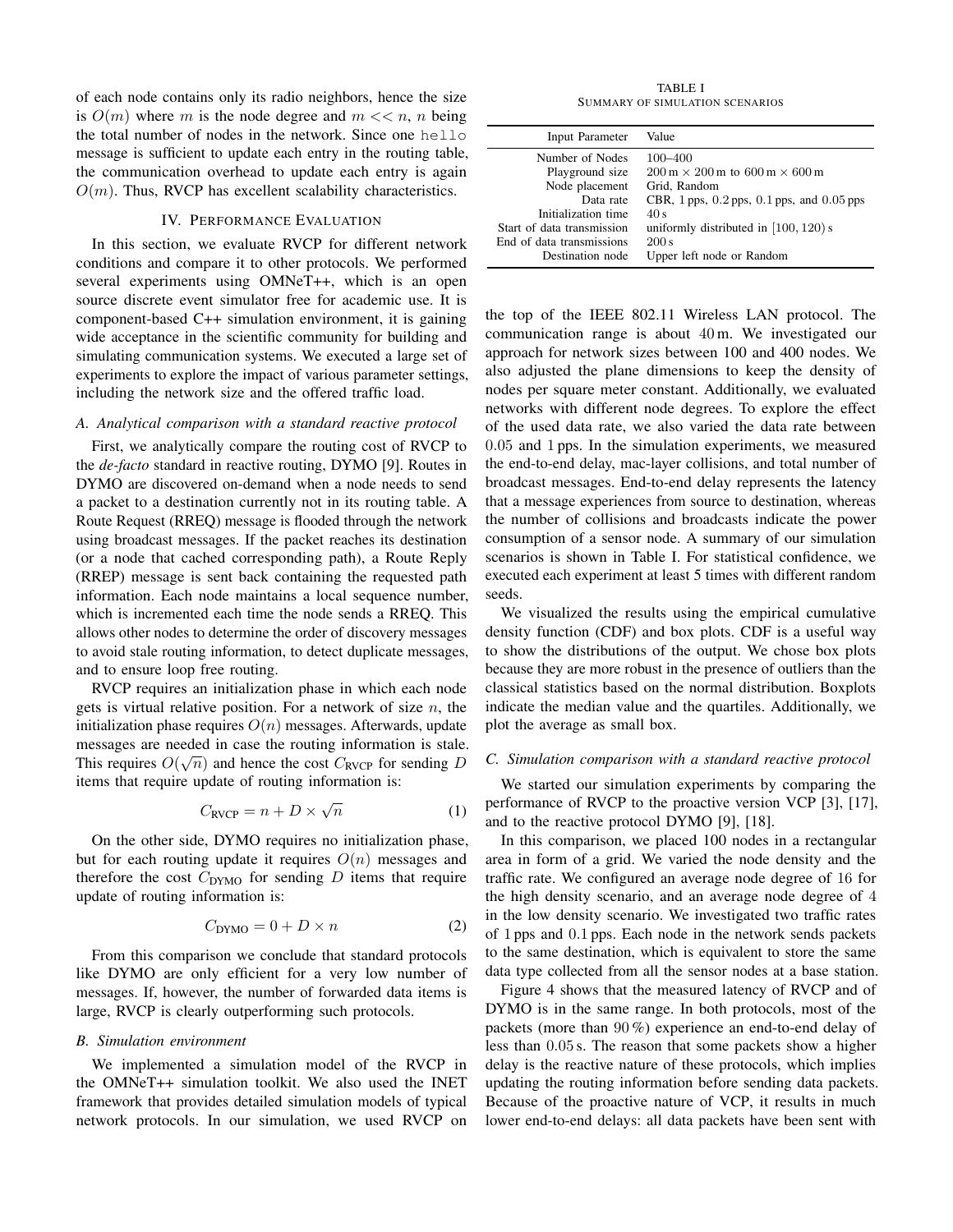

Fig. 5. MAC layer collisions

a delay of less than 0.05 s.

Figure 5 shows the ratio of MAC collisions per link-layer packet sent for nodes deployed in a grid for all the three protocols. As can be seen, only in the case of a high node density and a mean interval between two application-layer messages of 10 s, the collision ratio in the DYMO experiments exceeds 40 %. MAC collisions in all other scenarios were reaching only insignificant ratios. VCP keeps the collision ratio in almost all experiments close to 0 %. In the low load scenario (one message every 10 s) with a high density, the collision ratio for RVCP is at about 2 %, caused by the necessary route updates.

## *D. Performance with different network size*

We further evaluated the performance of the proactive and the new reactive variants of the VCP protocol as the number of nodes increases while keeping the traffic load offered by each node constant. We varied the number of nodes from 100 to 400. Each node generated one packet every 10 s to a randomly chosen destination. Figures 6(a) and 6(b) show the results for the latency and number of broadcast messages, respectively.

Figure 6(a) shows that VCP achieves lower delays compared to RVCP for all network sizes because it never has to queue packets waiting for route updated to complete. In fact, the end-to-end delay of VCP is proportional to the path length as a result of only the propagation delay. The delay of RVCP is larger due to the need for routing information updates. Please note that we selected a low load scenario to allow routes to timeout. On the other hand, RVCP produces significantly less broadcast messages compared to VCP as shown in Figure 6(b), because it sends hello messages on demand. The success ratio was close to 100 % for all network sizes.

## *E. Performance with different network traffic*

In this set of experiments, we compared the performance of the RVCP and VCP routing protocols with increasing traffic load while keeping the size of the network constant at 200 nodes, deployed randomly in a rectangular playground of size  $300 \text{ m} \times 300 \text{ m}$ . Each node sends packets to random destinations at the different packet rates.

In RVCP, the delay as shown in Figure  $6(c)$  increased inverse proportional with the data rate. This effect can be explained by the route timeouts used by RVCP. In low data rate scenarios, RVCP has to set up a route for almost every packet because the available routes have timed out. On the other hand, the delay for VCP slightly decreases. This effect is caused by the congestion in the network.

Figure 6(d) shows the number of broadcast messages sent by each node. It is clear that the RVCP causes much less broadcast messages and the number of these messages depends on the traffic in the network. On the other hand, VCP sends constant amount of broadcast messages regardless of the normal traffic in the network.